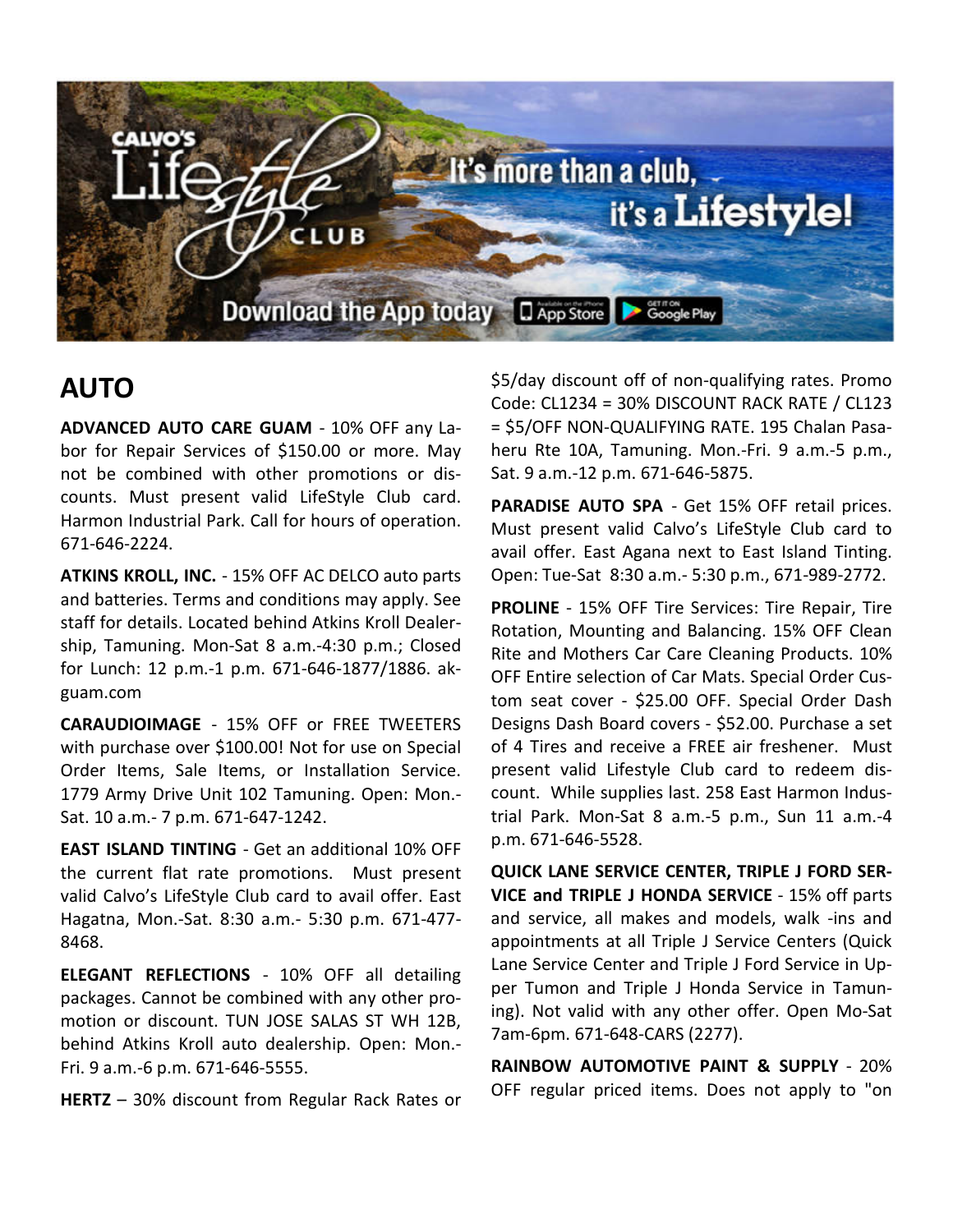sale" or discounted items. Harmon Industrial Park. Mon - Thu: 7:30 AM to 5 PM, Fri: 7:30 AM to 4 PM, Sat: 8 AM to 3 PM. 671-648-4774/2273.

**TRIPLE J AUTO GROUP** -FREE window tint for any new or used vehicle purchase at all dealer locations (Triple J Main Showroom in Upper Tumon, Triple J Used Car Mart along Airport Road in Tamuning, Triple J Honda in Tamuning). \*NOT TO EXCEED RETAIL

#### **DINING**

**AJISEN RAMEN** - 10% Discount. Offer cannot be combined with any other promotion. Must present valid Lifestyle Club card. GPO: 671-649-8896. Dededo: 671-633-8896. Open Daily 11 a.m. - 10 p.m.

**APPLEBEE'S** - 10% Discount on all Food related items. Cannot be combined with any other coupon or offer. DINE-IN ONLY. For Guam location ONLY. Tamuning. Sun.-Thu. 11 a.m. - 9 p.m., Fri.-Sat. 11 a.m. - 10 p.m. 671-648-2337.

**BAYSIDE BBQ** - 20% Discount. Sheraton Laguna Guam Resort. Daily: 6:00 PM - 9:00 PM. 671-646- 2222 ext 1405.

**BEACHIN' SHRIMP** - 5% OFF food and non-alcoholic beverages. May not be combined with any other offer. The Plaza Shopping Center: Open Sun.-Thu. 10 a.m.-10 p.m. Fri.Sat. 10 a.m.-11 p.m. 671-642- 3224. Flame Tree Plaza: 671-989-3224. Micronesia Mall: Daily. 10 a.m. – 10 p.m., 671-989-3226.

**BREWED AWAKENINGS** - 10% OFF Food items. Excludes specials. See staff for details. Guam Business Center, Harmon. Mon.-Sat. 6:30 a.m.-6 p.m., Sun. 7:15 a.m.-3:30 p.m. 671-989-2793. brewedawakenings\_gu

**BURGER KING** - FREE Whopper Jr. ® Sandwich or Chicken Jr. Sandwich with Purchase of any Large Combo Meal. Good only for Lunch/Dinner Combo Meals at BK Tumon, Micronesia Mall & Hagatna. Offer good for Single Cardholder purchase only - Multiple orders not accepted. Offer NOT VALID with use of any coupons, discount cards and proEQUIVALENT OF \$285. For all locations. See dealer for further details. Not valid with any other offer. Open Mo-Sat 7am-7pm. 671-649-3673.

**TRIPLE J COMMERCIAL TIRE CENTER** – 10% off new tires. Not valid with any other offer. Applicable to all tire brands. Tamuning, behind ITC Building. Open Mon-Fri 7:30 a.m.-5:30 p.m., Sat 9 a.m.-4 p.m. 671-649-8473.

motional offers such as Whopper Wednesday and Chicken Fries Friday. Must present Calvo's LifeStyle Club card BEFORE placing the order. Agana: 671- 300-9260. Tumon: 671-649-7009. Micronesia Mall: 671-637-2251.

**CAFÉ AT ROOTZ** - Receive 12% OFF food purchase. Some restrictions apply. See staff for details. Guam Plaza Resort & Spa, Tumon. Open Daily: 6:00 a.m. - 10:00 p.m. 671-646-7803.

**CAFFÉ CINO** - 15% Off. See staff for exclusions. Must present valid Lifestyle Club membership card. Hilton Guam Resort & Spa, Tumon. Daily, 7 a.m. - 11 p.m. 671-646-1835. hiltonguamresort.com

**CALIFORNIA PIZZA KITCHEN** - 10% discount including Take-Out! May not be combined with other offers. Does not include alcoholic beverages and service charges. See staff for details. Guam Only. The Plaza Shopping Center, Tumon. Sun.-Thu. 11 a.m.- 10 p.m., Fri & Sat 11 a.m.-11 p.m. 671-477-4888,

#### 671-647-4888.

**CARAVEL RESTAURANT & GRILL** - 10% Discount. Offer applies to member plus 4 guests. One card per table. Excludes special event. Onward Beach Resort. Mon-Sat: 5:30 P.M. – 9:30 P.M. Reservations/inquiries: 671-647-7777.

**DELMONICO KITCHEN & BAR** - Get 10% OFF Lunch/ Dinner. Offer not available on specials or special events. Not applicable on alcoholic purchases. Additional terms and conditions may apply. See Restaurant Manager for more information. Discount is applicable for only the card member's purchase.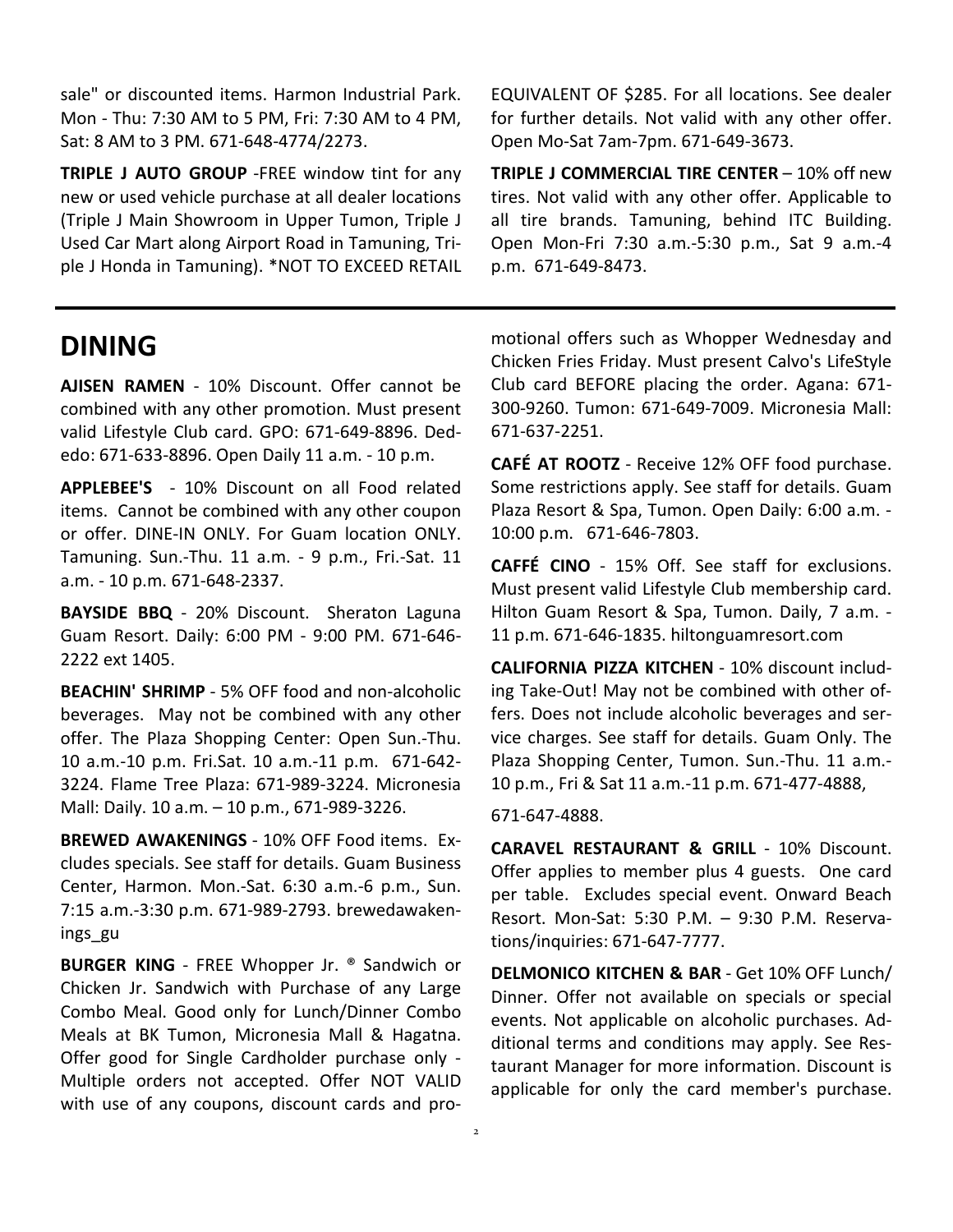Discounts will not be allowed on split checks. Lobby Flr. Bay View Hotel, Tumon. Daily 11a.m.-2 p.m., 5:30 p.m.-10 p.m. 671-647-4411.

**GABRIEL'S RESTAURANT** - 10% OFF Cardholder's entree ONLY. Take Out or Dine In. Cannot be combined with any other offer, discount or promotion. Excludes alcoholic beverages. See staff for further details. Must present valid Calvo's LifeStyle Club card. Tumon Bay Center, Tumon. Mon-Sat: 11 a.m. to 2 p.m., 6 p.m. to 10 p.m. 671-646-4223. gabrielsguam.com

**LA CASCATA** - 20% Discount. Sheraton Laguna Guam Resort. Daily: 6:30 AM - 10:00 AM; 11:30 AM - 2:00 PM; 6:00 PM - 9:00 PM. 671-646-2222 ext 1409.

**LA SEINE** – 15% OFF Monday – Thursday. Restrictions may apply; see staff for details. Lotte Hotel Guam. For reservations, call 671-645-1105.

**LE PREMIER** - 10% Discount on lunch buffet. Offer applies to member plus 4 guests. One card per table. Excludes special event. Onward Beach Resort. Daily: 11:30 P.M. to 1:30 P.M. Reservations/ inquiries: 671-647-7777.

**MESKLA CHAMORU FUSION BISTRO** - Bottomless Iced Tea or Bottomless Fountain Soda with purchase of an entrée per person. Offer not available on specials or special events. Discount is not applicable on alcoholic purchases. Discount is applicable for only the card member's purchase. Additional terms and conditions may apply. See Restaurant Manager for more information. Hagatna: Sun. 10 a.m.-2 p.m., Mon.-Fri. 11 a.m.-2 p.m., 5:30 p.m.- 9:30 p.m., Sat. 5:30 p.m.-9:30 p.m. 671-479-2652. Grand Plaza Hotel, 1st flr., Tumon: Daily, 7 a.m.-10 a.m., 11 a.m.-2 p.m., 5:30 p.m.-10 p.m. 671-969- 2652.

**NANA'S CAFÉ** - Receive 12% OFF food purchase. Some restrictions apply. See staff for details. Between The Plaza Shopping Center and the Guam Reef Hotel. Open Daily: 11:00am-2:00pm, 6:00pm-10:00pm. 671-649-6262.

**OLIVE GARDEN -** 10% Discount on all Food related items. Cannot be combined with any other coupon/ offer, alcoholic beverages. DINE-IN ONLY. For Guam location ONLY. Tumon Sands Plaza. Mon.-Thu.: 11 A.M. – 2 P.M., 5 P.M.-8 P.M. Fri.-Sun.: 11 A.M.-9 P.M. 671-989-0008.

**OUTBACK STEAKHOUSE** - Receive an order of FREE Half Cheese Fries with the purchase of an entrée. Dine-in ONLY. Present membership card when placing order. Not valid with any other offer. Pacific Place, Tumon. 671-646-1543.

**PIEOLOGY PIZZERIA -** 10% Discount on all Food related items. Not applicable toward alcoholic beverages. Cannot be combined with any other coupons/ offers. Dine-in ONLY. For Guam location ONLY. Daily: 11 A.M.-9 P.M. Tamuning, 671-969-9224 and Dededo, 671-989-7800.

**POKI-FRY** - Receive one FREE Hanom bottled water 20 oz. per cardholder with the purchase of an entree. Cardholder must be present. Hagatna. Mon.- Sat.: 10:30 a.m - 9 p.m. 671-479-7654

**ROOTZ HILL'S GRILLHOUSE** - Receive 12% OFF food purchase, excluding Social Hour menu. Some restrictions apply. See staff for details. Guam Plaza Resort & Spa, Tumon. Daily: 6:30 a.m.-1030 a.m., 11:30 a.m.-2 p.m., 6 p.m.-9:30 p.m. 671-646-7803.

**SAGANO JAPANESE RESTAURANT** – 10% Discount. Offer applies to member plus 4 guests. One card per table. Excludes special event. Onward Beach Resort. Daily: 5:30 p.m.–9:30 p.m. Reservations/ inquiries: 671-647-7777.

**THE LOUNGE & DELI** – 15% Discount on Foods except cakes, pastries, and beverages. Lotte Hotel Guam. Sun.–Sat., 24 hrs. 671 -646-6811.

**THE PRESIDENT NIPPON** - 10% Discount. Sheraton Laguna Guam Resort. Daily: 11:30 a.m.-2 p.m.; 6 p.m.-9 p.m. (Closed for Lunch on Sundays). 671-646 -2222 ext. 1421.

**TRUONG'S VIETNAMESE RESTAURANT** – FREE half order of Lumpia w/ purchase of an entrée, for dine in only, can't be combined with any other offer.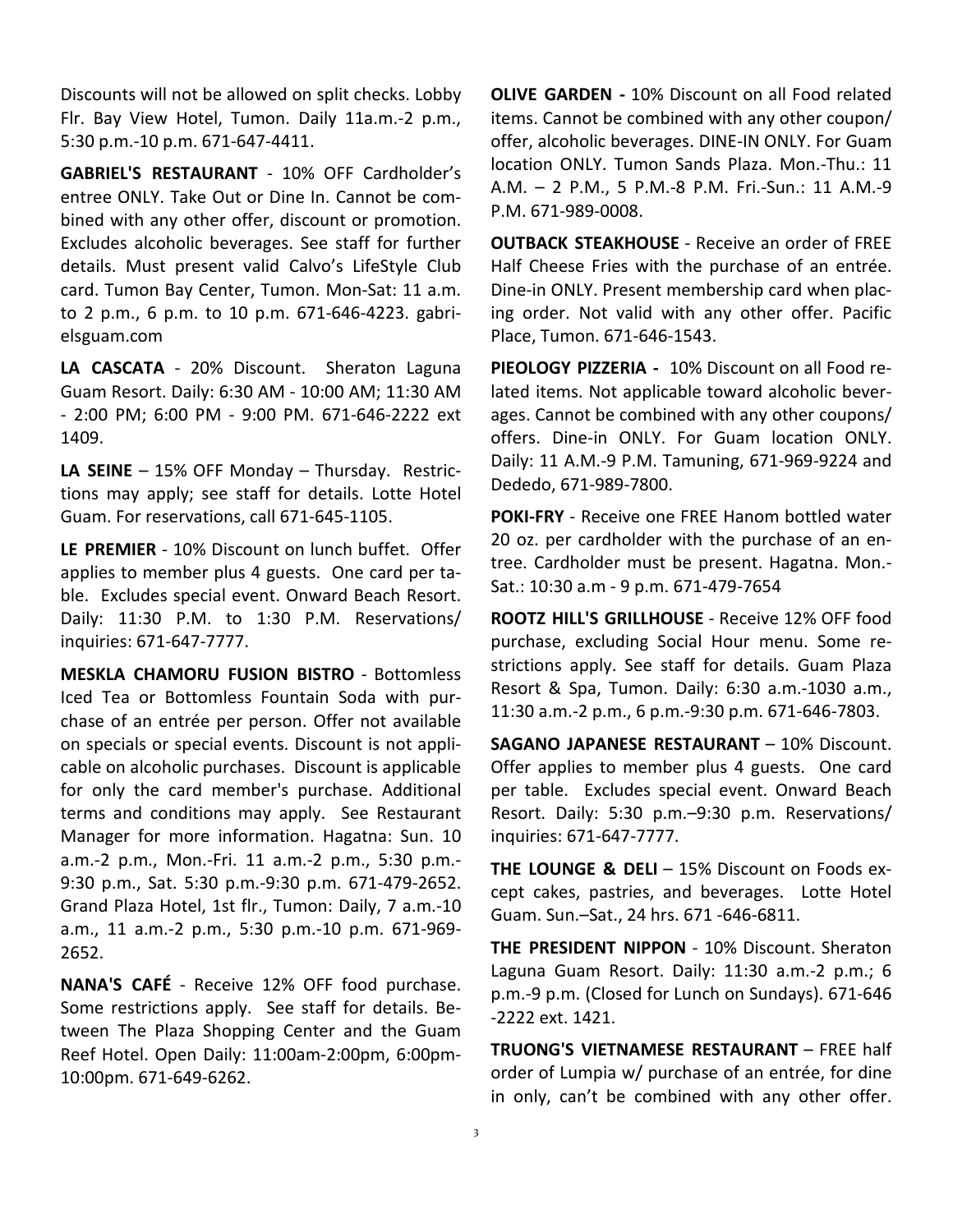East West Business Center, Upper Tumon. Open daily 11 a.m.-10 p.m. 671-646-1207.

**TURE' CAFE** - Receive a Complimentary Salad with the purchase of an entrée OR a 10% Discount on



# **Download Yours** TODAY!

**FRFF and available** for Android and iOS!

# **HOME**

**CARRIER GUAM, INC.** - 15% DISCOUNT on regular list priced hi-wall duct free air-conditioning systems. Discount is only applicable on 9,000/btu up to 36,000/btu models in stock. FREE brackets with installation for sizes 9K – 24K BTU Units. Additional conditions and exclusions apply. Must present valid Calvo's LifeStyle Club card to avail offer. Tamuning. Mon.-Fri. 8 a.m. to 5 p.m. 671-647-2665.

**ERC TRADING INC.** - 5% OFF purchase of canopy sets at ERC Trading Inc. at Sunleader Plaza, Barrigada and ERC Hardware Express, Dededo. Barrigada hours: Mon.-Fri.: 8 a.m.-5 p.m./Sat. 8 a.m.-4 p.m., 671-7347789. Dededo hours: Mon.–Fri.: 8 a.m.-6 p.m., Sat: 8 a.m.-5 p.m., Sun: 8 a.m.-2 p.m. 671-635-7787.

**GUAM DRY CLEANERS, INC.** - 10% OFF all services. Harmon Industrial Park (next to IT&E). Mon., Wed.,Fri.: 9:30 a.m.-5 p.m., Sat.: 10 a.m.-4 p.m. 671-646-7993.

**ISLAND BUSINESS SYSTEMS & SUPPLIES** - 10% Discount on any regular priced Canon / Konica MiCardHolder's entrée only. Must present a valid Calvo's LifeStyle Club Card to avail offer. 349 Marine Corps Drive, Hagatna. Mon.-Fri., 6:30 a.m.-8 p.m., Sat.-Sun. 6:30 a.m.-3 p.m. 671-479-8873.

nolta product. Maite. 671-477-7454.

**PAY-LESS SUPERMARKETS** - 10% off Natural & Organic Products including Natural & Organic Produce. 10% OFF All Produce; Saturdays ONLY. 10% OFF Selected Floral Arrangement (Minimum price of \$25.00). (As Advertised Items NOT included.) Must present valid Calvo's LifeStyle Club Card. See staff for further inquiries.

**RAINBOW PAINT SUPPLY** - 20% Discount (Not including Sale Items). Applies to cash, check, and credit card sales only. Not valid on any other offer. 133 E Harmon Ind. Park. Mon.-Thu.: 7:30 a.m.-5 p.m., Fri. 7:30 a.m.-4 p.m., Sat. 8 a.m.-3 p.m. 671- 649-6000.

**SAFETY 1ST SYSTEMS, INC.** - 10% Discount on Personal Protective Equipment and Safety Shoes. Cannot be combined with other discounts, coupons, and sale items. Applies to Cash, Check, and Credit Card sales only. 145 E Harmon Ind. Park. Mon-Fri: 8 a.m.-5 p.m., Sat: 9 a.m.- 1 p.m. 671- 6496440.

**SHERWIN WILLIAMS STORE** - 20% OFF non-sale items. In stock items only. Must present valid Calvo's LifeStyle Club card to avail offer. Promo applies to cash, credit/debit cards or checks only. STAR Bldg., Tamuning. Mon.-Fri.: 8 a.m.-5 p.m., Sat.: 9 a.m.-3 p.m. 671-646-8050/671-647-8042.

**THE DOOR STORE** - 10% OFF of store retail priced items. Subject to stock on hand. Applies to cash, check, and credit card sales only. Not valid on any other offer. Not applicable to sale items. 109 East Harmon Industrial Park. Mon.-Fri.: 8 a.m.-5 p.m. 671-647-3677/3676.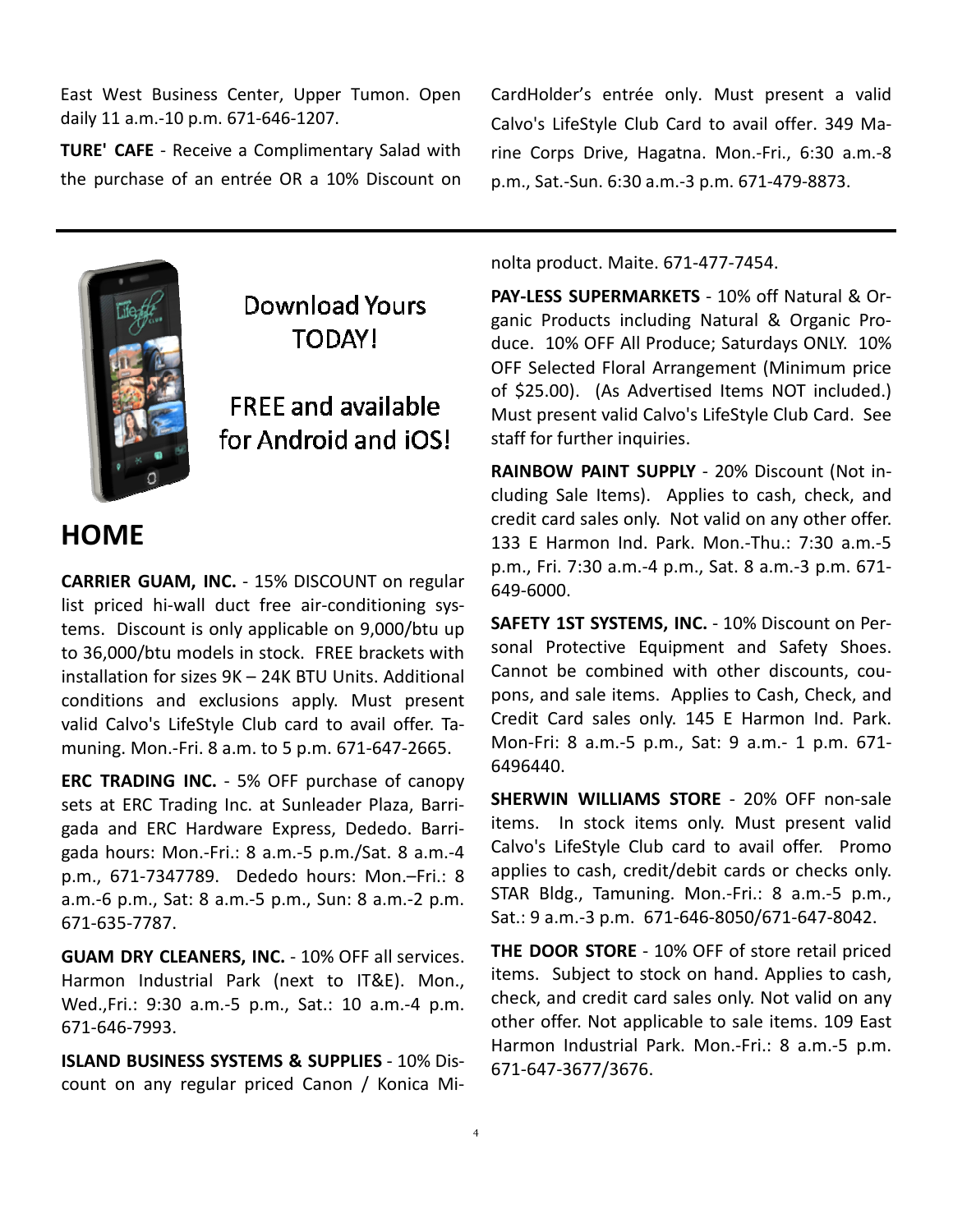**TOWN HOUSE FURNITURE & APPLIANCE** - Receive 10% off any regular priced Merchandise, Furniture, Accessories and Mattresses. Appliances

## **LEISURE**

**BESTSELLER BOOKSTORE** - \$5.00 OFF Book Lovers Club Card Membership. Opens Mon-Sun: 10 a.m.-9 p.m. MMall: 637-5001. GPO: 647-7233/4.

**DOCOMO PACIFIC INC.** - 10% OFF select accessories. Offer cannot be combined with any other promotion or sale. 890 S.Marine Corp Drive, Tamuning and other Guam retail outlets. 671-688- 2273.

**DROP** - 10% Discount on bill. Some conditions apply. Not to be used with any other offer. Present valid LifeStyle Club card. Daily: 7 p.m.-2 a.m. 671- 989-3482. www.dropguam.com.

**GUAM CHOCOLATE** - Receive a 10% Discount on any Chocolate with a minimum order of \$10.00. Receive a 10% Discount on any Fruit Bouquet of \$100.00 or more. Conditions apply. Ste. 205, Ritz Bldg., Harmon. Mon.-Sat.: 9 a.m.-6 p.m. 671-472- 1308, 671-727-3304. www.guamchocolate.com.

**HEAVEN SCENT** – 10% OFF all Fresh Floral Arrangements. J&G Commercial Plaza, Hagatna. Mon.-Fri., 8 a.m.-5 p.m. 671-472-3034.

**HONOLULU COFFEE CO.** - Receive 10% OFF entire order of \$10.00 or more. Must present valid Calvo's LifeStyle Club card to avail offer. For Guam locations only. Tumon Sands Plaza, 9:30 a.m. -10 p.m. 649-7888. The Plaza Shopping Center, 9:30 a.m. -11 p.m. 649-8870.

**I LOVE MARINE DRIVE TOTAL COSMETICS BY SYS-TEM 4 U GUAM** - 25% Discount on regular priced items. Some conditions apply. Not to be used with any other offer, promotion or any markdown specials. See staff for details. 692 N.Marine Corps Dr., Ste103 Tamuning. Mon-Fri 9 a.m.-6 p.m., Sat 8:30 a.m.-1 p.m. 671-646-4909.

NOT included. Not valid with other offers. See staff for details. Maite. Guam 671-477-2154.

**ISLAND COLOR & COPY** – 10% OFF any of our services. \*Cannot combine with any other offer. 163 Serenu Ave., Tamuning. Mon.-Fri.: 8 a.m.-5 p.m. 671-648-COPY (2679).

**JP SUPERSTORE** - 10% Discount on regular priced merchandise including consumables. Restrictions apply on selected designer brands, department, tobacco and liquor. See staff for details. No layer of discount and promotions. Must present valid ID and LifeStyle Club card. Guam Plaza Resort & Spa. Daily: 9 a.m.-11 p.m. 671-646-7887.

**MICRONESIA MALL STADIUM THEATRES** - 46 oz. popcorn & 16 oz. drink combo for \$8.50. 46 oz. popcorn, 16 oz. drink & hotdog combo for \$11.75. Must present valid Lifestyle Club card to avail offer. Micronesia Mall, Cinema Wing, Dededo. 671-632- 2204. Showtime info: 671-632-3456. tangotheatres.com

**PITSHOP RENTAL** - 20% OFF rentals. Contact 671- 488-9367 for more information. www.yelp.com/ biz/pitshop-rental-talofofo

**PUNTAN DOS AMANTES (TWO LOVERS POINT)** – FREE Admission! Offer applies to club card holders only. Harmon Cliffline. Daily 7 a.m.-7 p.m. 671-647- 4107. www.puntandosamantes.com

**ROYAL BICS** - 20% Discount on regular priced items. Not applicable to Uniforms and Sale Items. Across AK Toyota dealership. Mon.-Sat.: 10 a.m.-8 p.m., Sun.: 10 a.m.-6 p.m. 671-642-2427.

**THE POINT** - 15% Discount. Main Lobby at Sheraton Laguna Guam Resort. Daily: 8 a.m.-11 p.m. 671 -646-2222 ext 1409.

**YAMAHA MUSIC** - Receive 10% Off any regular priced Yamaha branded product. See staff for details. Maite. 671-477-2154.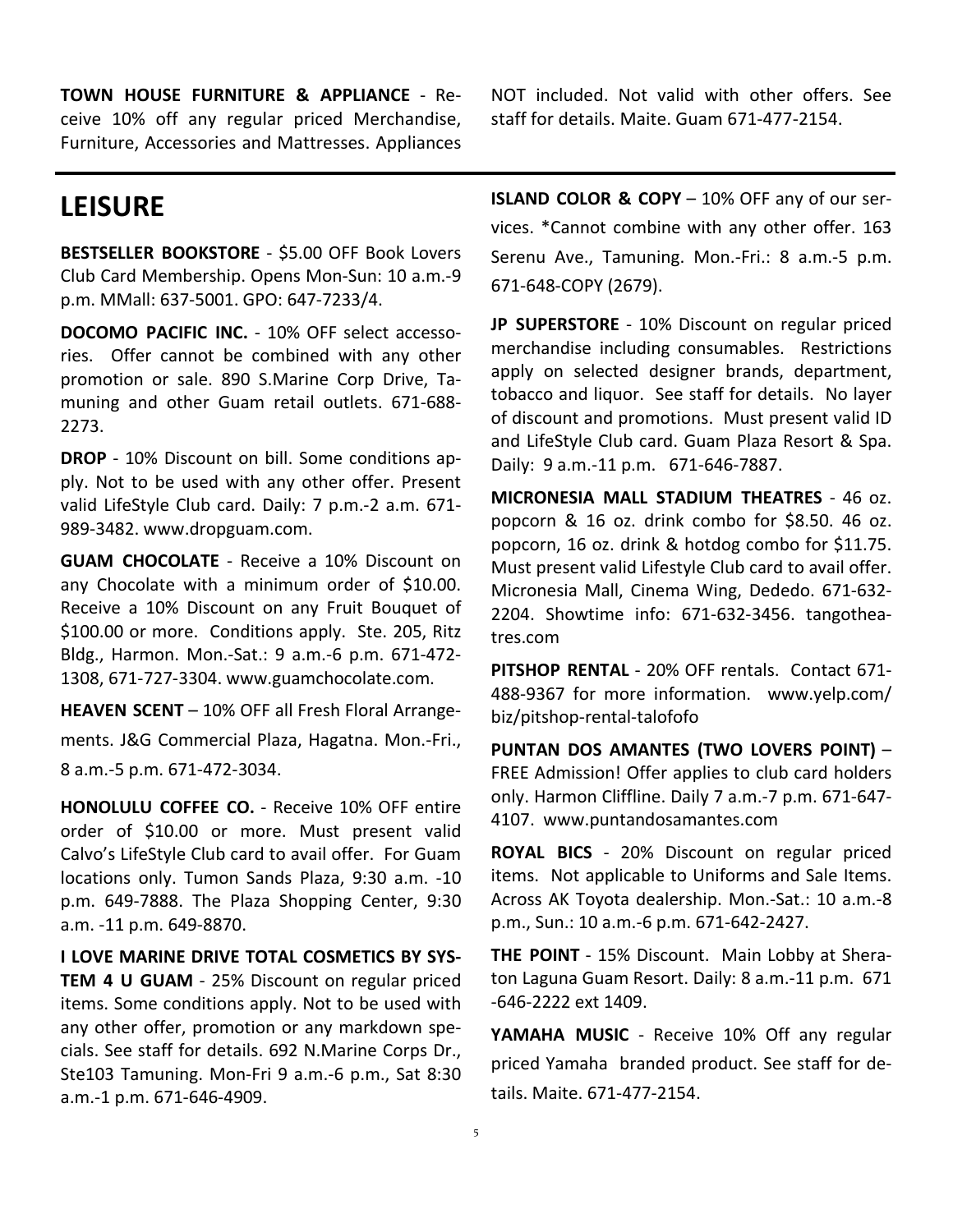#### **WELLNESS**

**CHIROPRACTIC CLINIC OF DR. GREGORY MILLER** -

10% OFF all Braces and Supports. Must present valid Calvo's LifeStyle Club card. Harmon. Mon., Tue.,Thu., 7:30 a.m.-5:30 p.m., Fri. 7:30 a.m.-12 p.m., Sat. 8 a.m.-11 a.m. 671-637-7926.

**CROSSFIT HITA** – 20% OFF published rate. Must present valid Lifestyle Club card to redeem discount. Cannot combine with any other offer. See staff for details. Located at 136b Kayen Chando Dededo. Mon.-Fri.: 5:30 a.m.-12 p.m, 4:30 p.m.-8 p.m. Sat.: 8 a.m.-12 p.m., 5 p.m.-7 p.m. 671-989-2448/2449.

**CROSSFIT LATTE STONE, LLC** - 10% OFF monthly membership rate and no sign-up fees. 1807 Army Drive Unit 8, Dededo. Mon.,Tue.,Thu.,Fri.: 5:15 a.m., 11:30 a.m., 4:30 p.m. - 7:30 p.m., Wed.: 11:30 a.m., 4:30 p.m.-7:30 p.m., Sat.: 8 a.m.-11:30 a.m. 671-633- 2357 for more info.

**GUAM HEARING DOCTORS** - One year supply of batteries for every hearing aid purchase with a valid Calvo's LifeStyle Club card. R.K. Plaza Ste. 101B, Tamuning. Mon.-Fri. 8:30 a.m.-4:30 p.m. 671-989- 8378.

**IGNITE JUICE BAR** - 15% off one (1) menu item ONLY. 15% Discount on Cleanse Program for 3 Days or more. Not valid with other offers. Sateena Mall, Dededo: 671-632-8379. 800 S.Marine Dr., Ste. 108 Tamuning: 671-646-8379. ignitejuice.com

**MARIANAS VET CARE** - 10% discount on all booster shots (puppy or kitten series) with initial purchase of puppy/kitten package. Must present Calvo's LifeStyle Club card. Rt.8, Barrigada. Mon.-Tue.: 10 a.m.-8 p.m., Wed: 10 a.m.-5 p.m., Fri: 10 a.m.-5 p.m., Sat.: 10 a.m.-3 p.m. 671-734-6341 for further info.

**NEWGEN** - One week trial of PHASE Interval Training fitness class. 10% OFF Initial Wellness & Nutrition Consultation. 643 Chalan San Antonio, Ste. 108 Tamuning. Mon.-Sat.: 8 a.m.-5 p.m. 671-735-8000.

**STEEL ATHLETICS** - \$5 off drop-in rate for a class plus a FREE Gatorade. Valid Lifestyle Club Card and ID must be presented to staff upon arrival. Free Gatorade for the 1st month's visit. (1 per month). Does not apply for use of open gym. No Limit for discount drop-in. Class subject to availability. Contract members have priority. 643 Chalan San Antonio,Tamuning. Must email/call to reserve their spot: info@steelathleticsguam.com / 671-682-7294.

**SYNERGY STUDIOS** - FAMILY WELLNESS SPECIAL! Become a member at regular price and we will offer each additional family member 25% OFF their membership (spouse & children - ages 14+). P&R Bldg. 265 Chalan Santo Papa, Hagatna. 671-472-SNRG (7674). S. Marine Corps Dr., Hagatna. 671-472-YOGA (9642).

**THE BRIDGE FITNESS LLC** - 10% OFF monthly membership. Must present valid Lifestyle Club card. 112 Kindo Ct. Maite. M-F: 530A - 745P. Sat.: 6A - 1130A. 671-969-3786.

**WISE OWL ANIMAL HOSPITAL** - \$30 off Wellness Plan enrollment fee for first pet and \$10 off Wellness Plan enrollment fee for each additional pet. Wellness Plan enrollment qualifies you for 5% off heartworm and flea/tick prevention products. Cannot be combined with any other wellness plan promotion(s) and/or discount(s). 705 South Marine Corps Drive, Tamuning. 671-646-2273. wiseowl.net

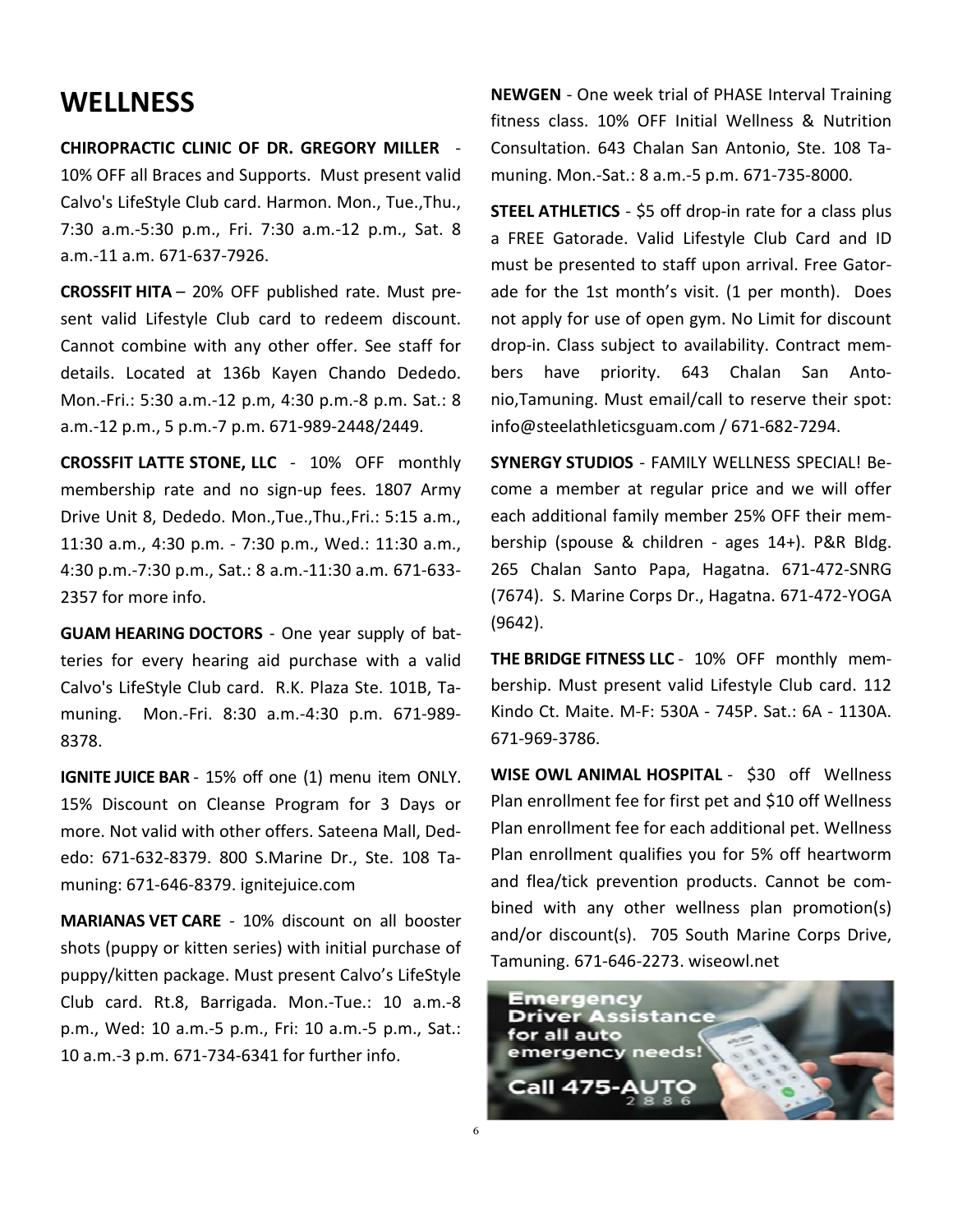

### **SAIPAN PARTNERS**

**AMERICAN PIZZA & GRILL OF SAIPAN** - 20% Off. Not valid with other offers. Conditions may apply. Beach Rd., Garapan Saipan. Call for hours of operation. 670 -233-1180.

**ATKINS KROLL** - 15% OFF AC DELCO auto parts and batteries. Terms and conditions may apply. See staff for details. 1 Chalan Monsignor Guerrero, San Jose: Mon-Sat. 8 a.m. to 5 p.m., 670-234-5911. aksaipan.com

**BESTSELLER BOOKSTORE** - \$5.00 OFF Book Lovers Club Card Membership. Middle Rd.,Saipan. Call for hours of operation. 670-235-7612.

**CHA BISTRO** - 20% Discount. See staff for further details. Must present valid Lifestyle Club card. Beach Rd., Garapan Saipan. Open Daily. Mon - Fri: 11:30 a.m. to 2 p.m., Sat & Sun: 10 a.m. to 2 p.m. 670-233- 2421

**COSTA TERRACE RESTAURANT** – 20% Discount on Food Only. Discount applied to one (1) single transaction only. Not applicable to Special occasions and events: ARC Hotel Anniversary, Holidays, Promotional Events. See staff for details. Aqua Resort Club, San Roque. Daily Breakfast: 7 a.m.-10 a.m., Daily Lunch: 11 a.m.-2 p.m., Dinner: Tue, Fri, Sat: 6 p.m.-9 p.m., Sunday Brunch / 11 a.m.-2 p.m. For reservations and further inquiries: 670-322-1234.

**DOCOMO PACIFIC INC.** - 10% OFF select accessories. Offer cannot be combined with any other promotion or sale. Gualo Rai Commercial Center & Susupe Joeten Commercial Bldg. 670-488-2273.

**GREAT HARVEST** – FREE cup of coffee (iced or hot) with purchase of scone. Not valid with any other offer. Beach Road, Chalan Kanoa: Daily 6:30 a.m.-3 p.m., 670-234-BRED(2733).

**HARDT EYE CLINIC & DIABETES EDUCATION CENTER** - 10% Discount on a purchase of Oakley Sunglasses. Located on Beach Road by Triple J Motors, Saipan. 670-235-2030.

**HERMAN'S MODERN BAKERY, INC.** – FREE cup of coffee with any breakfast order. FREE bottomless iced tea with any order from the menu (excludes breakfast menu) or our daily lunch special order (ONLY at Airport road). 10% OFF signature cakes. Garapan: Mon-Sat 7 a.m.-6 p.m. Susupe: Mon-Sat 6 a.m.-6 p.m., Sun 6 a.m.-3 p.m. 670-234-1726.

**HERTZ** - 30% discount from Regular Rack Rates or \$5/day discount off of non-qualifying rates. Promo Code: CL1234 = 30% DISCOUNT RACK RATE / CL123 = \$5/OFF NON-QUALIFYING RATE. Saipan International Airport: Mon., Thu., Fri.-Sat. 5 a.m.-12 p.m., 670-234 -8336. Garapan: Mon.-Sat. 8 a.m.-12 p.m., 670-234- 7141.

**KEVIN'S RESTAURANT** - 20% Discount on Food Only. Discount applied to one (1) single transaction only. Not applicable to Special occasions and events: ARC Hotel Anniversary, Holidays, Promotional Events. See staff for details. Aqua Resort Club, San Roque. Dinner: Thu – Sun, 6 p.m.-9 p.m. Located at the For reservations and further inquiries: 670322-1234.